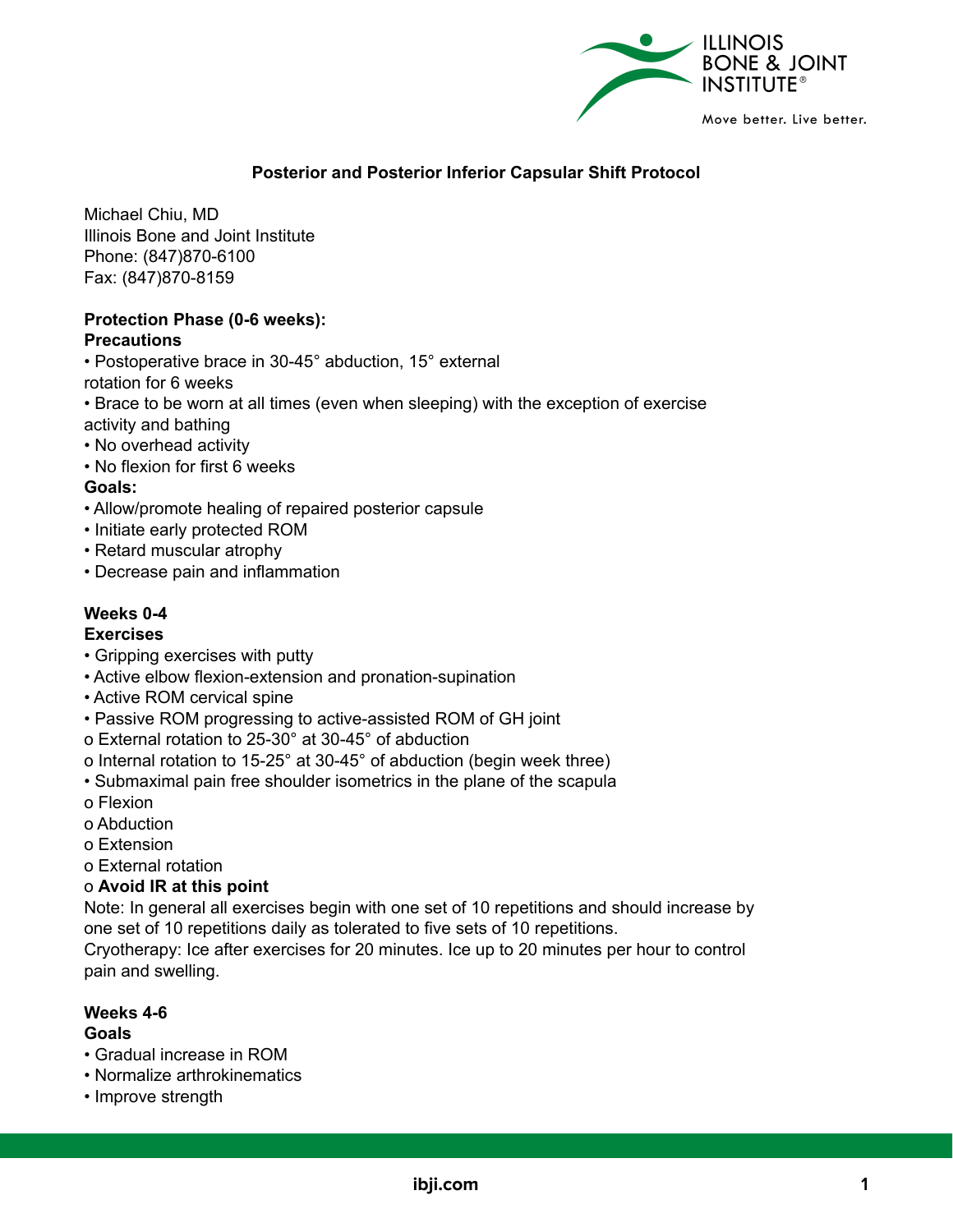

## • Decrease pain and inflammation

#### **Range of motion exercises**

- Active-assisted exercises of GH joint
- External rotation in multiple planes of shoulder abduction (up to 90°)
- Shoulder flexion to tolerance
- Elevation in the plane of the scapula to tolerance
- Shoulder abduction (pure) to 90°
- Internal rotation 35° at 45° of abduction
- Pulleys (AAROM)
- Shoulder elevation in the plane of the scapula to tolerance
- Shoulder flexion to tolerance
- **Gentle** self-capsular stretches as needed/indicated

#### **Gentle Joint Mobilization (Grades I-II) to Re-establish Normal Arthrokinematics**

- Scapulothoracic joint
- GH joint (avoid posterior glides)
- SC joint
- AC joint

#### **AROM Exercises**

- Active abduction to 90°
- Active external rotation to 90°
- $\cdot$  IR to 35 $^{\circ}$

# **Strengthening Exercises**

• Elbow/wrist progressive resistive exercise program

# **Conditioning Program For:**

- Trunk
- Lower extremities
- Cardiovascular endurance

#### **Decrease Pain and Inflammation**

• Ice and modalities prn

#### **Brace**

• Discontinue 4-6 weeks post-surgery per physicians instruction

# **Phase 2: Intermediate Phase (Weeks 6-12)**

#### **Goals:**

- Full, nonpainful ROM at week eight (patient will not have full IR at this time)
- Normalize arthrokinematics
- Enhance strength
- Improve neuromuscular control

#### **Weeks 6-9**

# **Range of Motion Exercises**

- A/AROM to AROM as appropriate
- External rotation to tolerance
- Shoulder abduction to tolerance
- Shoulder flexion to tolerance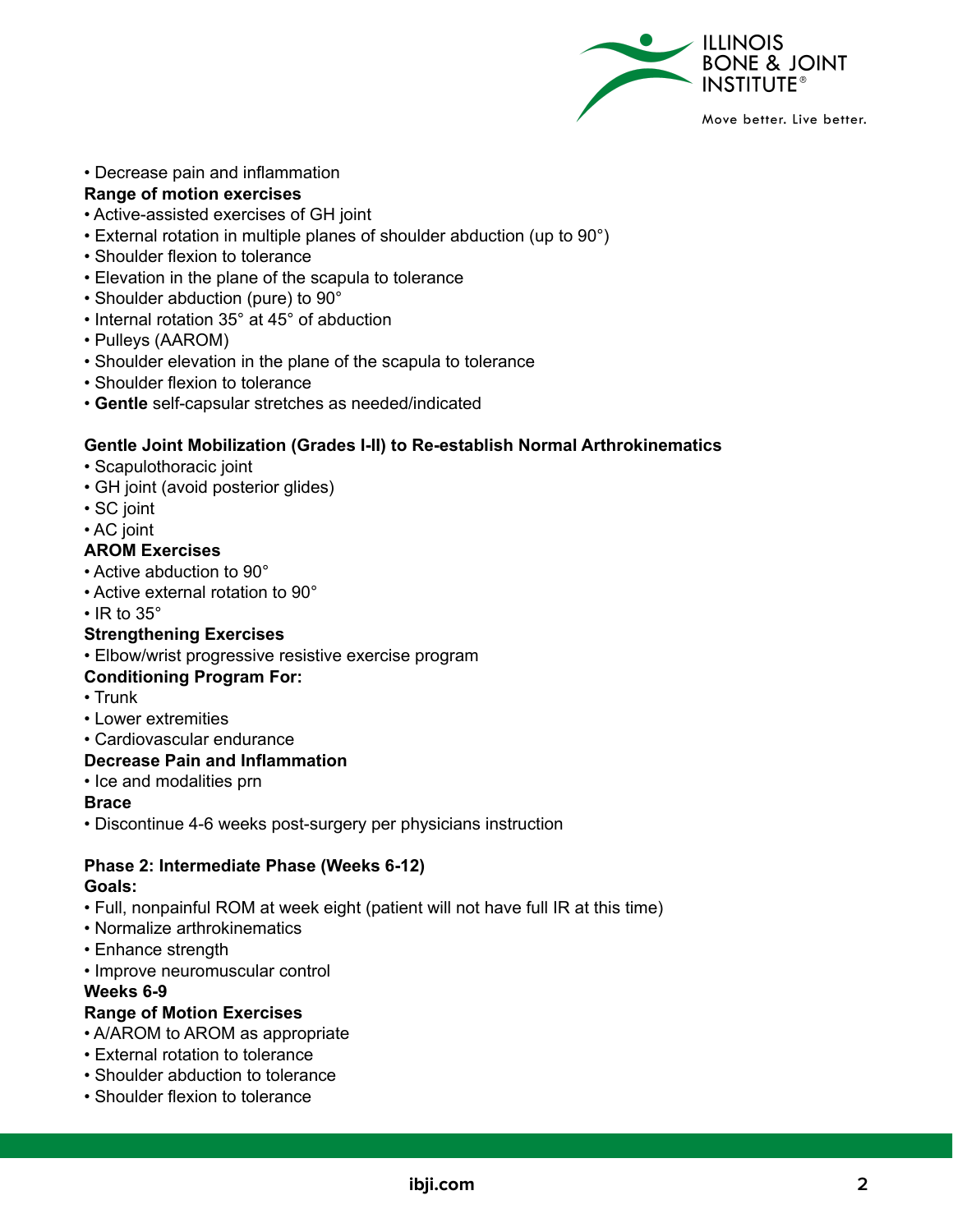

• Pulleys: flexion, abduction, and elevation in the plane of the scapula to tolerance

• Internal rotation to no more than 40°

## **Joint Mobilization**

• Continue as above as indicated

#### **Strengthening Exercises**

- Initiate IR isometrics in slight ER (do not perform past neutral)
- Initiate Theraband for internal and external rotation at 0° abduction (IR later in the phase)
- Initiate isotonic dumbbell program
- Shoulder abduction
- Shoulder flexion
- Latissimus dorsi
- Rhomboids
- Biceps curl
- Triceps kick-out over table
- Push-ups into wall (serratus anterior)

#### **Weeks 10-12**

• Continue all exercises listed above

# **Initiate**

- Active internal rotation at 90° GH abduction with elbow at 90° flexion
- Dumbbell supraspinatus
- Theraband exercises for rhomboids, latissimus dorsi, biceps, and triceps
- Progressive push-ups

## **Phase 3: Dynamic Strengthening Program (Weeks 12-18) Criteria for Progression to Phase 3**

- Full, nonpainful ROM
- No complaints of pain/tenderness
- Strength 70% of contralateral side

# **Weeks 13-15**

#### **Goals**

- Enhance strength, power, and endurance
- Enhance neuromuscular control

#### *Emphasis of Phase 3*

- High-speed/high-energy strengthening exercises
- Eccentric training
- Diagonal patterns

#### **Exercises**

- Continue internal and external rotation Theraband exercises at 0° abduction (arm at side)
- Theraband for rhomboids
- Theraband for latissimus dorsi
- Theraband for a biceps and triceps
- Continue dumbbell exercises for supraspinatus and deltoid